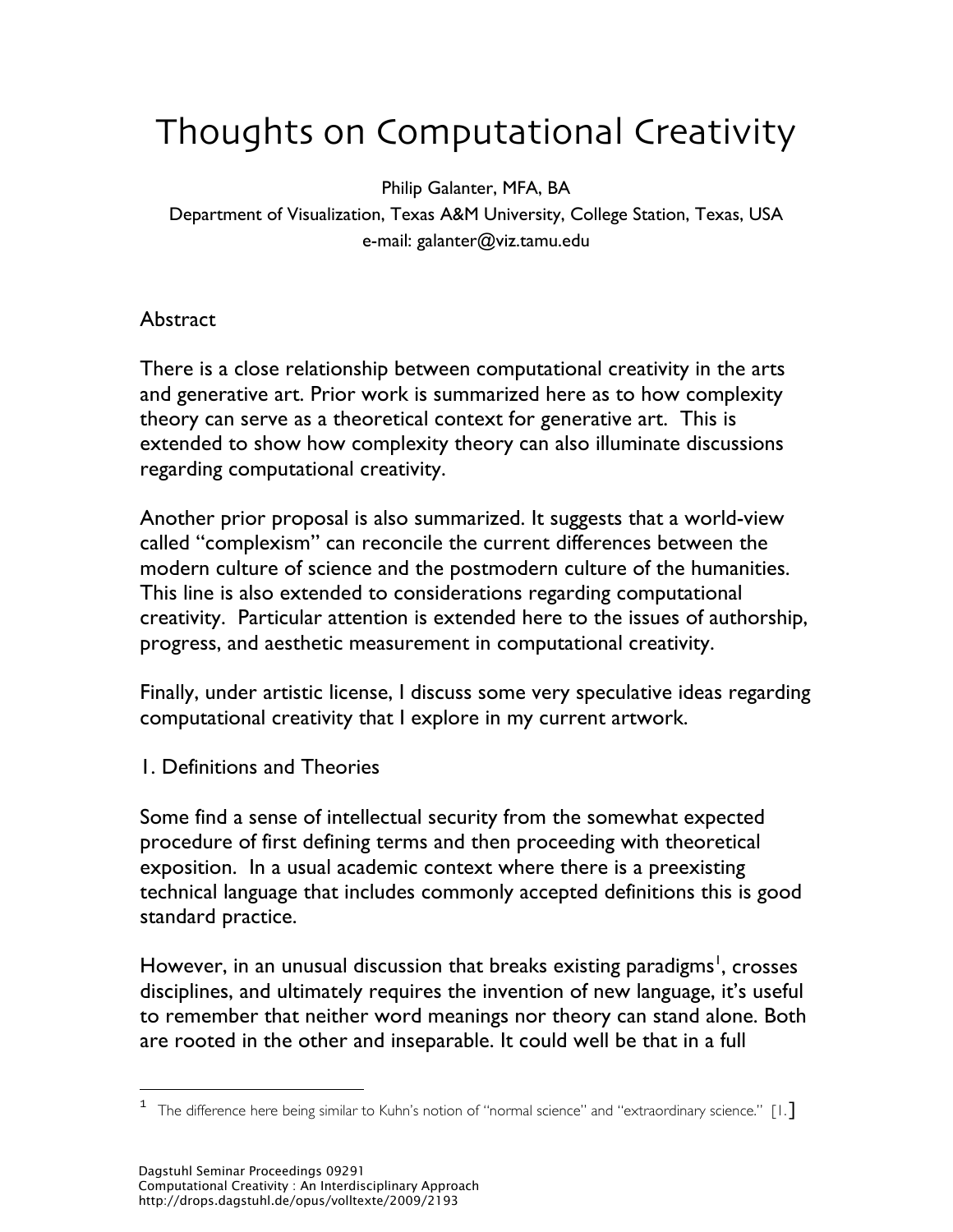account of computational creativity its definition will not be the first thing presented. It may, in fact, be the last. And that is the case here.

## II. Defining Generative Art via Complexity Theory

Closely related to the topic of computational creativity in art is generative art. It is, among other things, where those in the arts study and put to work presumed computational creativity. And in the field of generative art some standardization of the language, and corresponding consensus around theory, has occurred. But even within generative art there is controversy. Definitions, i.e. theories, of generative art in circulation include:

- Generative art involves the use of randomization in composition.
- Generative art involves the use of genetic systems to evolve form.
- Generative art is art that is constantly changing over time.
- Generative art is created by running code on a computer.

In a previous paper [2] I introduced a theory of generative art that offered what is now likely the most widely cited definition of generative art. In a more recent paper [3] I didn't modify the underlying theory, but I did offer the following to disambiguate a few aspects of the previous definition:

*Generative art refers to any art practice where the artist cedes control to a system that operates with a degree of relative autonomy, and contributes to or results in a completed work of art. Systems may include natural language instructions, biological or chemical processes, computer programs, machines, self-organizing materials, mathematical operations, and other procedural inventions.*

This theory of generative art casts a very wide net that is independent of any particular past or future technology. By including systems such as symmetry, pattern, and tiling, generative art is theorized to be as old as art itself.

This view of generative art also includes 20th century chance procedures as used by Cage [4, 5], Burroughs [6], Kelly [6], Duchamp, and others. Along with notions of symmetry, this helps to tightly bind generative art to the standard art canon rather than leaving it isolated as an awkward art world orphan.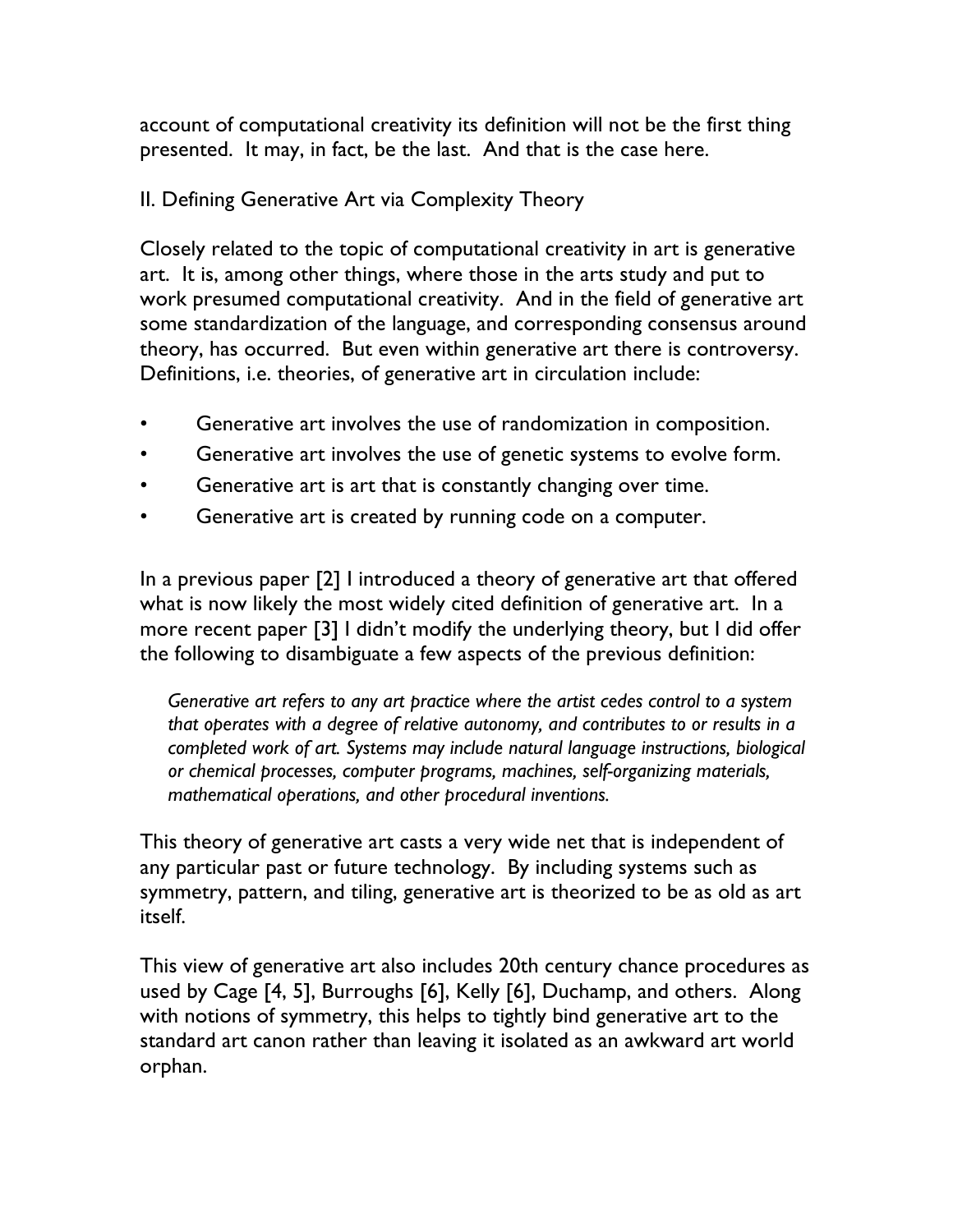Next, if generative art turns on the use of systems, then the contemporary scientific program for the general study of systems, complexity theory, provides a context for the consideration of generative art. In brief, scientists such as Murray Gell-Mann [7] classify simple systems as being either highly ordered or highly disordered, and hold that complex systems exhibit a dynamic tension between order and disorder. This is sometimes called "effective complexity."

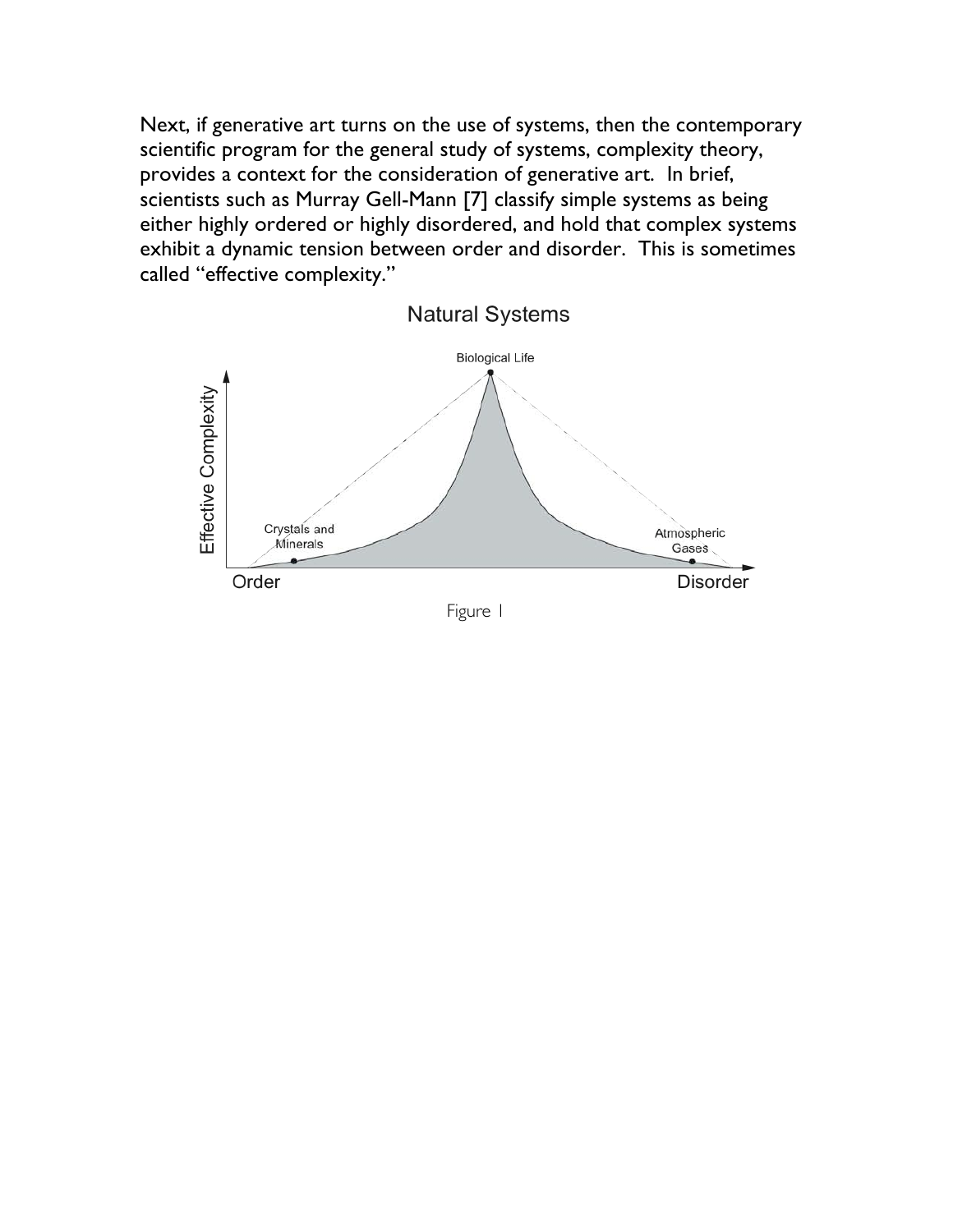The earliest forms of generative art, those noted above as involving symmetry, pattern, and tiling, exploit simple highly ordered systems. In the 20th century the use of chance procedures, i.e. randomization, introduced highly disordered systems in generative art. Those interested in computational creativity in art tend to currently focus on generative art that involves complex systems such as genetic algorithms and evolution, artificial life, chaotic systems, emergent behaviour in networks, and so on.



#### III. Modern Science Culture versus Postmodern Humanities Culture

In any discussion of creativity, computational or not, both those in the humanities and the sciences will have contributions to make. Many writers have commented on the current fundamental split in worldview we now find between the humanities and sciences, and this split will no doubt be reflected in any discussion of creativity.

In previous writing [3, 8] I've proposed a new synthesis inspired by complexity theory that can potentially reconcile the current differences. Here I will quickly review this split, the proposed synthesis, and the relevance to the question of creativity.

The first popular airing of the growing 20th century rift between the humanities and science is usually attributed to C. P. Snow's 1959 Rede lecture "The Two Cultures." In this lecture he captures a difference in attitude that has only become greater in the intervening years.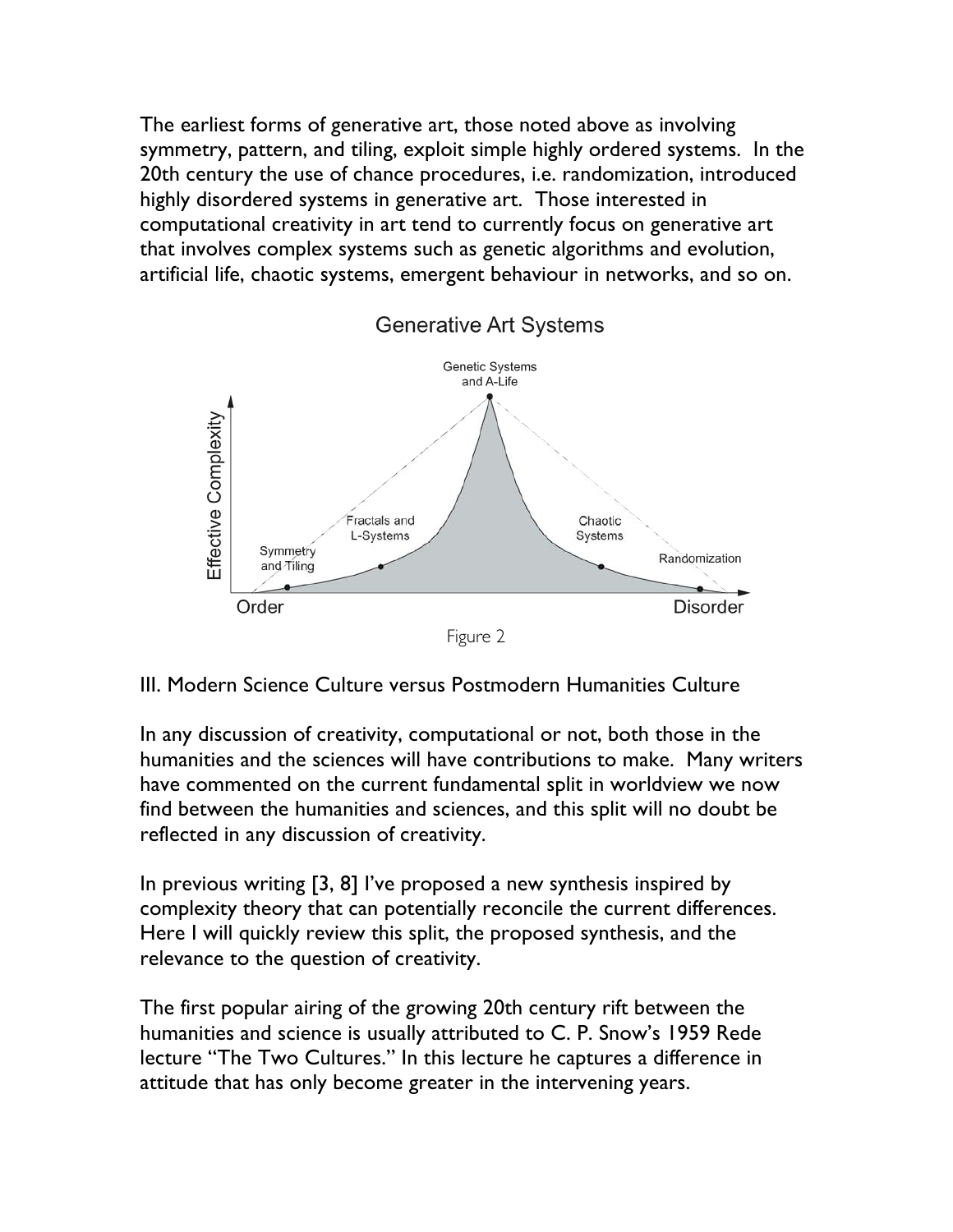*Literary intellectuals at one pole – at the other scientists, and as the most representative, the physical scientists. Between the two a gulf of mutual incomprehension – sometimes (particularly among the young) hostility and dislike, but most of all lack of understanding. [9]*

The culture of science is rooted in rational Enlightenment values that arguably reached their fullest flower in the era of modernity. Modern science posits a noumenal world that allows real progress in its understanding. While such understanding may be by way of increasingly more accurate models and approximations, it is believed that they approach a real and fixed external truth.

Meanwhile the culture of the humanities has extended Hume's skepticism as part of a journey into deep postmodern waters. Postmodernism, and related notions of deconstruction, post-structuralism, and critical theory, introduce notoriously elusive, slippery, and overlapping terms and ideas. Most adherents would argue that this must be the case because each is not so much a position as part of an attitude and an activity; an attitude of skepticism and activity that is in the business of destabilizing apparently clear and universal propositions. [10]

The modern culture of science stands in stark contrast to the postmodern culture of the humanities.

| <b>Modernism</b> | Postmodernism  |  |
|------------------|----------------|--|
| Absolute         | Relative       |  |
| Progress         | Circulation    |  |
| Fixed            | Random         |  |
| Hierarchy        | Collapse       |  |
| Authority        | Contention     |  |
| Truth            | No Truth       |  |
| The Author       | The Text       |  |
| Pro Formalism    | Anti Formalism |  |

Figure 3

Where modernism seeks the absolute postmodernism explores the relative. Even as scientists posit real progress towards understanding the fixed laws of the universe, those in the humanities emphasize the circulation of constructed cultural realities that are ultimately unanchored traces drifting randomly.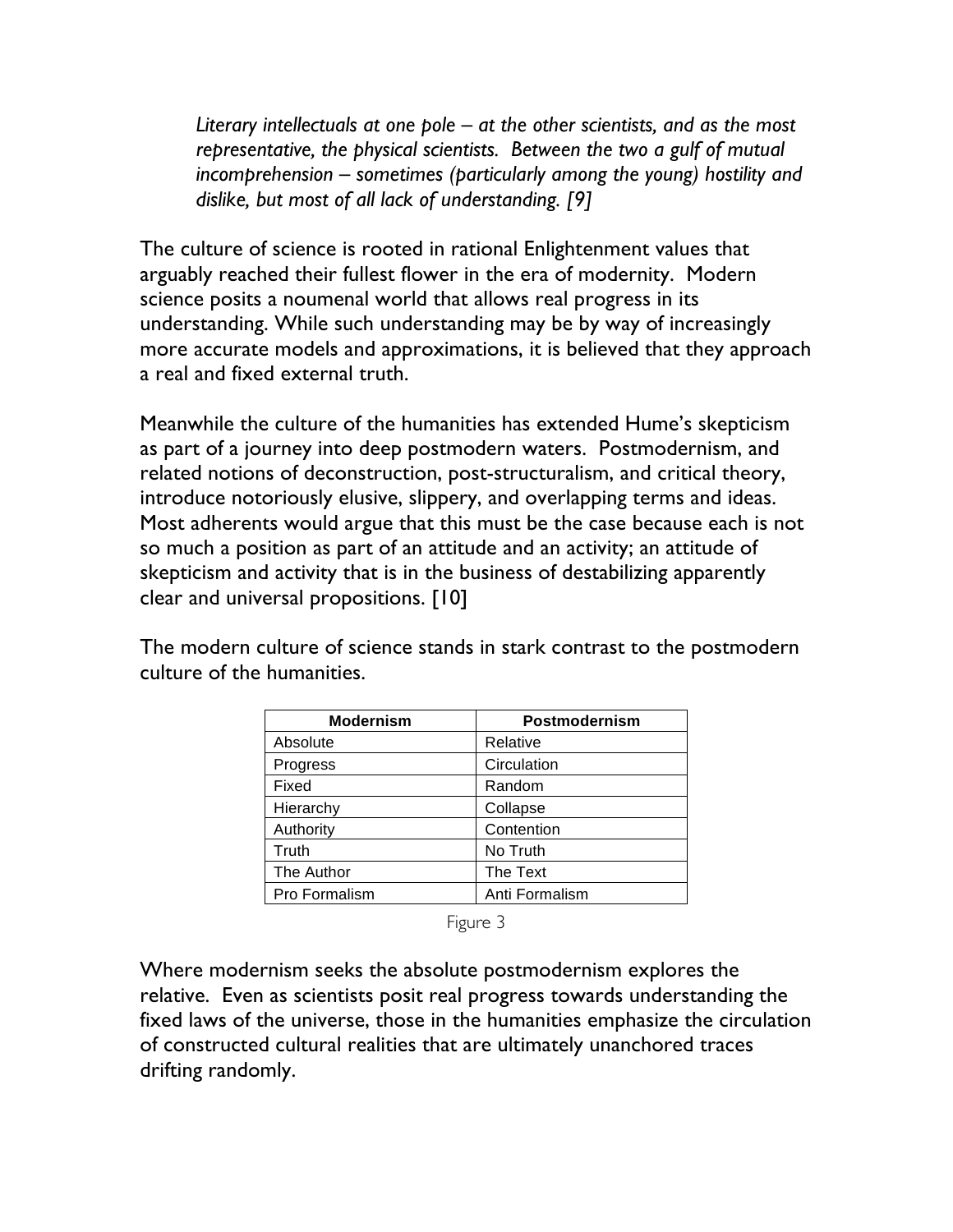The modernist culture of science has a tendency towards the hierarchical, expressed, for example, as taxonomical systems of categories and reductionist research methods. The postmodern culture of the humanities seeks to collapse hierarchies. This can be seen in the arts, for example, with the leveling of high art and low art, the ironic appropriation of both, and the celebration of arbitrary cross-cultural mash-ups. While it provides venues for conceptual competition, the culture of science creates and embraces authority both in terms of expert practitioners and totalizing theories. The culture of the humanities embraces never-ending contention through deconstruction and other post-structural strategies. It tends to view authority as a function of (political) power rather than meaningful expertise.

Ultimately this leads to a state of affairs where the culture of science expresses a modern optimism that Truth is within the reach. And the culture of the humanities takes the opposite position; a postmodern pessimism that no single truth can ever be arrived at because the very notion is absurd. At best, one can be aware of a multiplicity of equally valid, equally constructed, differing truths.

At the extreme postmodernism reduces the entire Enlightenment/scientific program to mere social construction, no better, certain, or important than the "mythologies" of other cultures now or in other times. [11, 12]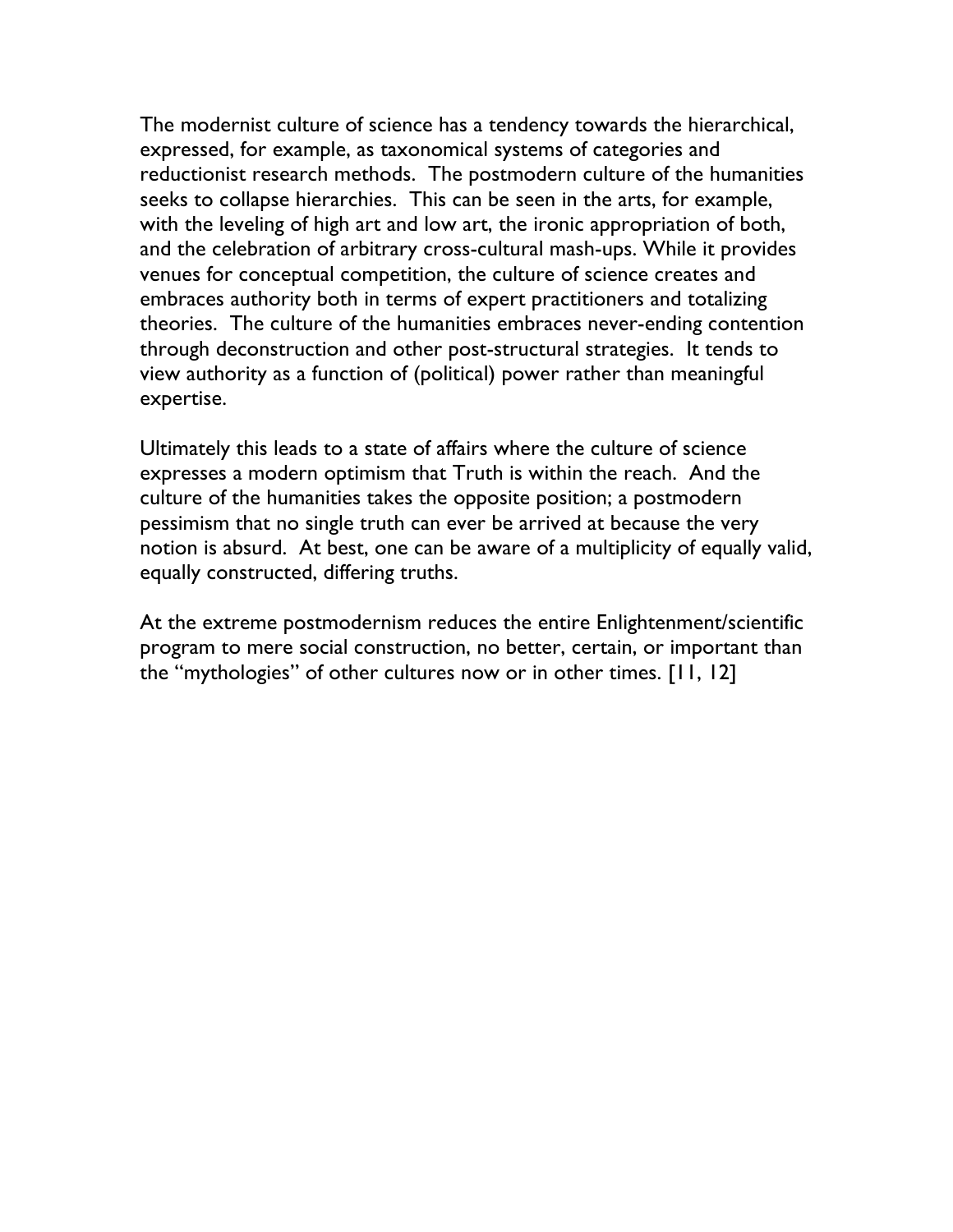### IV. Complexism

Without any specific commitment to literal Hegelian philosophy, complexism's reconciliation of modernism and postmodernism can be best understood as the third stage in a thesis-antithesis-synthesis model. As a paradigm for the arts and humanities complexism is informed by contemporary science, but is put into practice as a form of qualitative cultural study.

Complexism is shown here as a point-by-point synthesis that in its totality suggests a new paradigm. A synthetic attempt like complexism should be expected to take many years to develop, but a first approximation is offered in the table and discussion below.

| <b>Modernism</b> | Postmodernism  | <b>Complexism</b>                             |
|------------------|----------------|-----------------------------------------------|
| Absolute         | Relative       | <b>Distributed</b>                            |
| Progress         | Circulation    | Emergence & co-evolution                      |
| Fixed            | Random         | Chaotic                                       |
| Hierarchy        | Collapse       | <b>Connectionist networks</b>                 |
| Authority        | Contention     | Feedback                                      |
| Truth            | No Truth       | Statistical truth known to be<br>incomplete   |
| The Author       | The Text       | The generative network                        |
| Pro Formalism    | Anti Formalism | Form as a public process<br>and not privilege |

Figure 4

Modernity, in both the sciences and in the hands of painters such as Rothko and Pollock, reflects Enlightenment values in reaching for the absolute, the sublime, and the fixed. The postmodern attitude rejects the absolute and instead posits a multivalent view of arbitrary relative positions that are no better than random. Complexism reconciles the absolute with the relative by viewing the world as a widely interconnected distributed process. Complexism posits processes that are neither fixed nor random, but are instead complex feedback systems that often lead to deterministic chaos. In the broader culture complexism can nurture a visceral appreciation of how the world can be mechanical and yet unpredictable.

Where modernity posits progress, and postmodernity rejects progress for multiple contingencies in perpetual circulation, complexism looks towards the emergence of co-evolved solutions. Co-evolved entities achieve real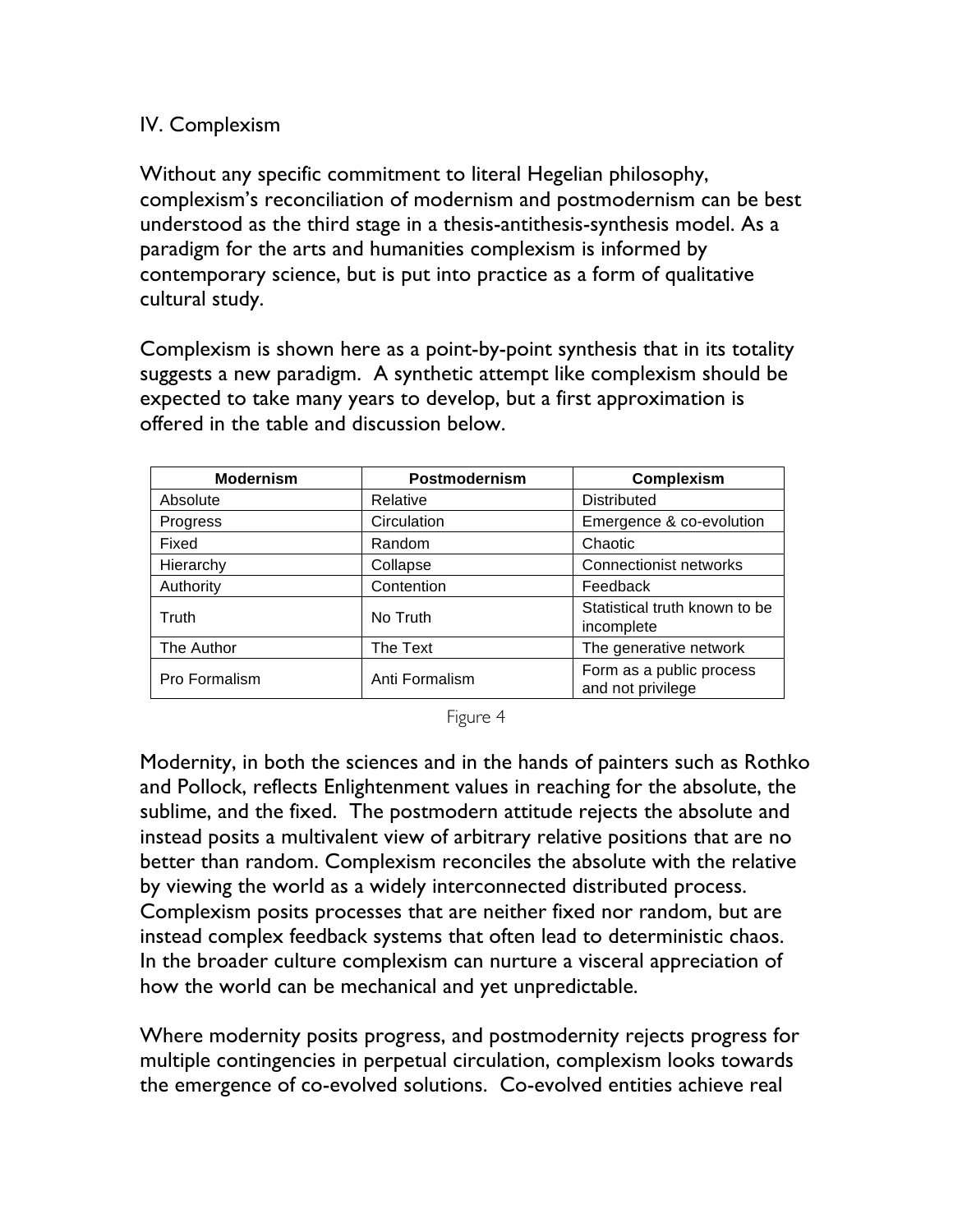progress in the relative context of each other, even while success remains a moving target rather than a fixed end-state.

Modernism posits hierarchies, and postmodernism seeks to collapse them. Complexism doesn't erase relationships, but it doesn't mandate hierarchies either. Complexism emphasizes connectionist models and networks, creating systems of peer agents rather than leaders and followers. Modernism aspires to absolute truth while postmodernism denies any possibility of a single final truth. Complexism embraces known limits to human knowledge [13, 14], but takes seriously the incomplete and statistical scientific truths that are achievable.



As suggested in Figure 5 complexism views both modernism and postmodernism as committing similar and yet opposite errors. Modernism moves towards understandable simplicity by creating crystal-like systems that are highly structured and highly ordered. Postmodernism moves towards understandable simplicity by breaking down and leveling structures leading towards something like a cloud of mist.

In trying to gain partial understanding the modernist seeks to avoid the disorder that is clearly part of our world, and the postmodernist seeks to avoid the order that is also clearly part of our world. Both modernism and postmodernism commit an error of reductionism leading to oversimplification and away from an overall understanding of the complex systems involved.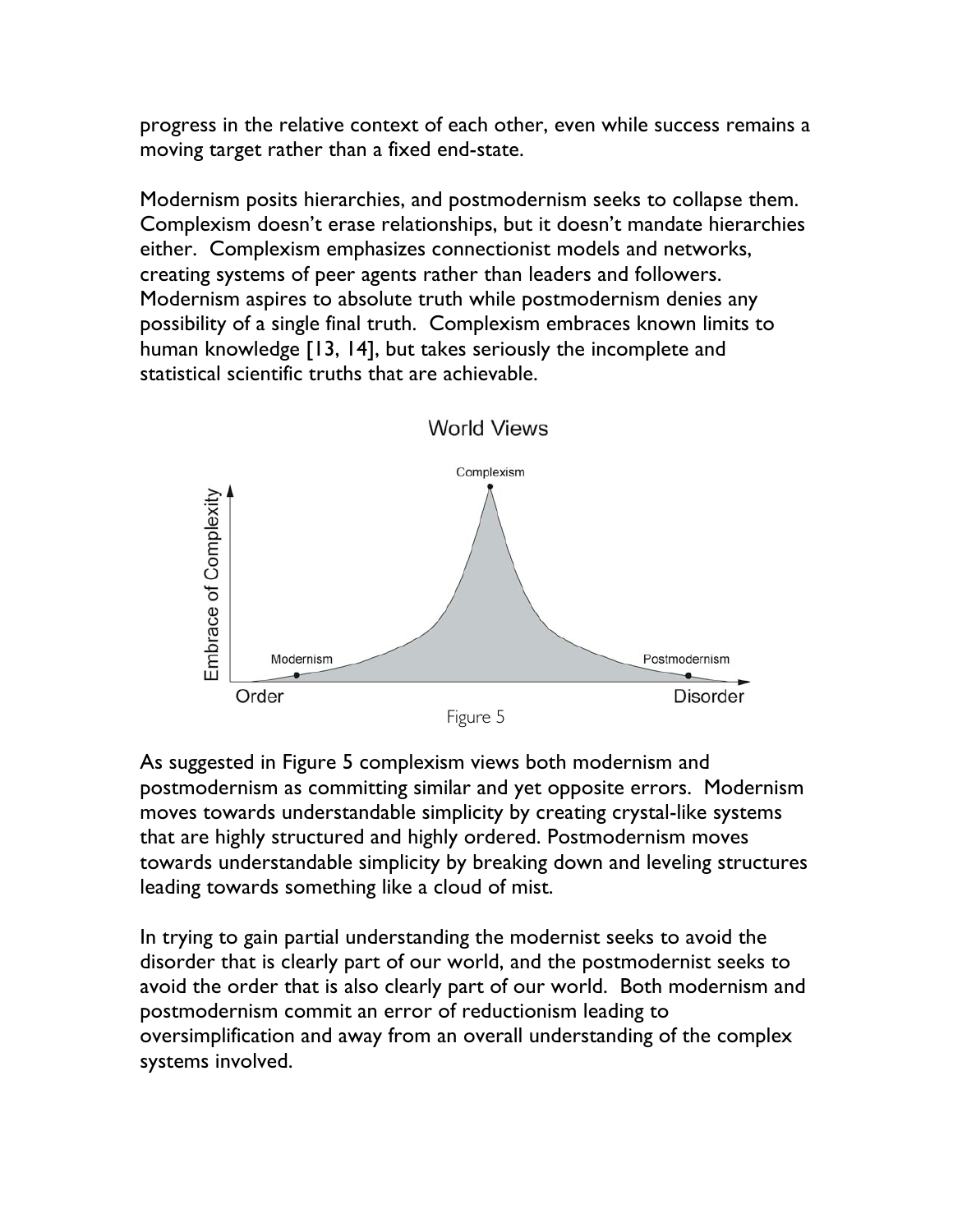Following are three examples of how the complexist view impacts issues around creativity.

IVa. Theories of Authorship

The modern scientific community views problems around the notion of authorship as being mostly ethical and legalistic in nature. There are discipline specific practices for giving due credit in the ordering of the names on research articles. There are prior art concerns when pursuing patents. And there are notions from the relatively recent open source and copyleft movements that seek to modify, weaken, or eliminate the linkage between authorship and property rights.



Figure 6

In modernity the focus of attention is on the author who, at the highest levels of achievement, engages in a high-stakes battle to create a totalizing theory and masterwork. Those working in highly specialized incremental scientific research also don't consider the reader to have a role in authorship per se. The readers are merely the fortunate beneficiaries of the results. And when modernity reigned supreme over the arts, artists were similarly viewed as being singular, potentially heroic, and relatively unconcerned with their audience.

From such a view creativity is seen as being solely the domain of the author.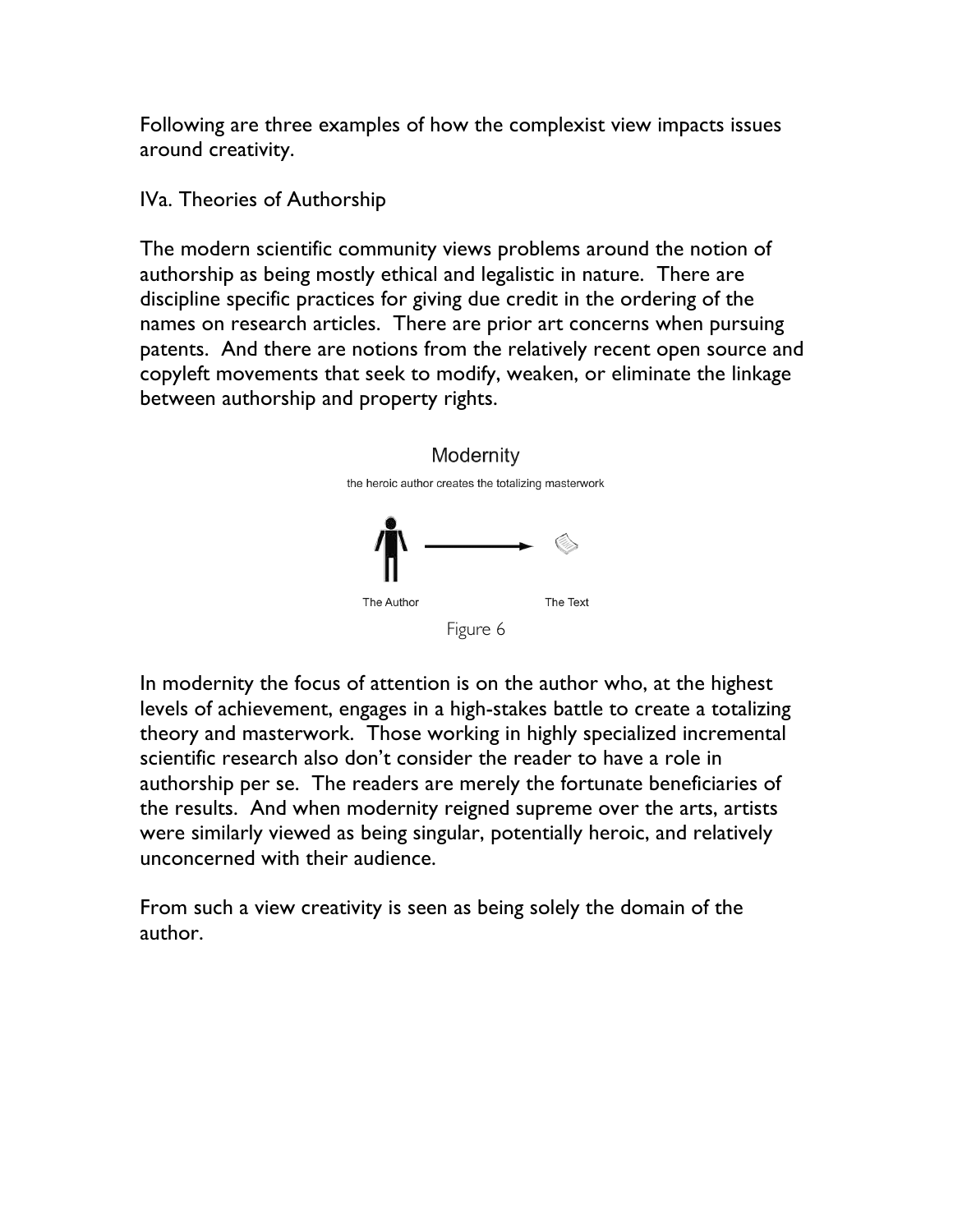In the postmodern humanities this theory of authorship has been "problematized." Poststructural theory diminishes the author to the point of figurative "death." What is seen as important is the text and the way it can be deconstructed by the reader yielding new, multiple, and possibly contradictory meanings.



Figure 7

Given such a view the creativity of the author is of less interest than the creativity of the reader. It's the reader who creates the meaning(s) of the text, and thus it's the reader who must exercise creativity in the practice of close reading, i.e. deconstruction.

Relative to complexism both modernism and postmodernism commit an error of reductionism leading to misleading oversimplification. One eliminates the reader and the other eliminates the author. The complexist view includes the author, the reader, and the text as all being essential.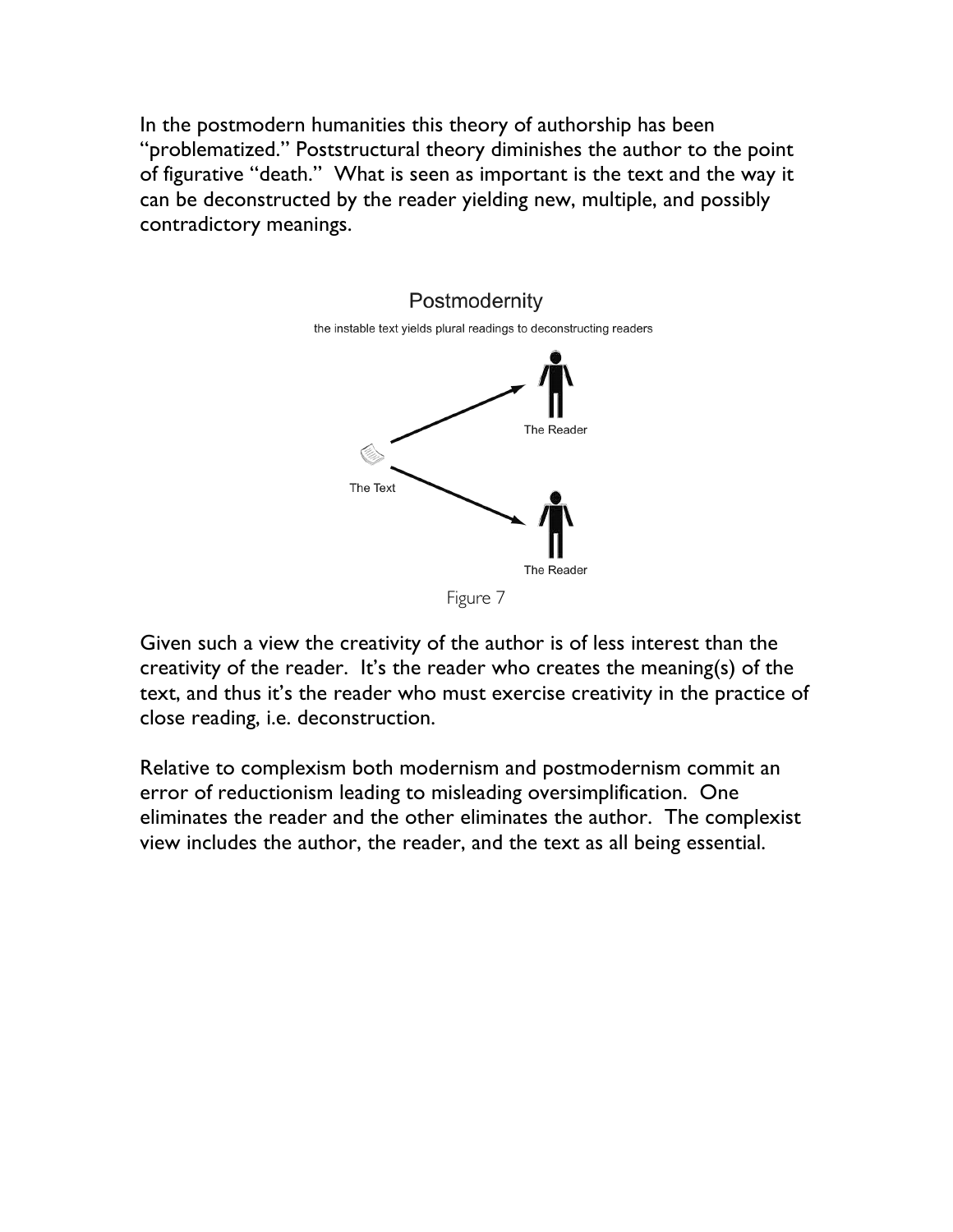From a systems view it becomes obvious that each individual is both a reader and a writer. This creates large networks of author/readers connected by flowing texts and feedback loops



This suggests that any complexity-based account of creativity has to not only consider the brain function of the author, but also the social context of the creative activity, and the "inputs" to the author prior to a given creation. Of special interest is the nonlinear amplification and modification of creative ideas by readers who go on to contribute to feedback loops.

#### IVb. Theories of Progress

Discussions of creativity typically stipulate that a creative act must yield something new that is of value. Creativity is thus seen as contributing to progress in that it helps to move people to some kind of new and improved state.

And so too modern science is viewed as offering real progress as old theories are replaced by new theories offering more in the way of explanation and prediction.

In the postmodern humanities progress is viewed with extreme skepticism. The preference in the humanities is to recognize a plurality of theories in perpetual circulation. Discourse is always viewed as an exercise in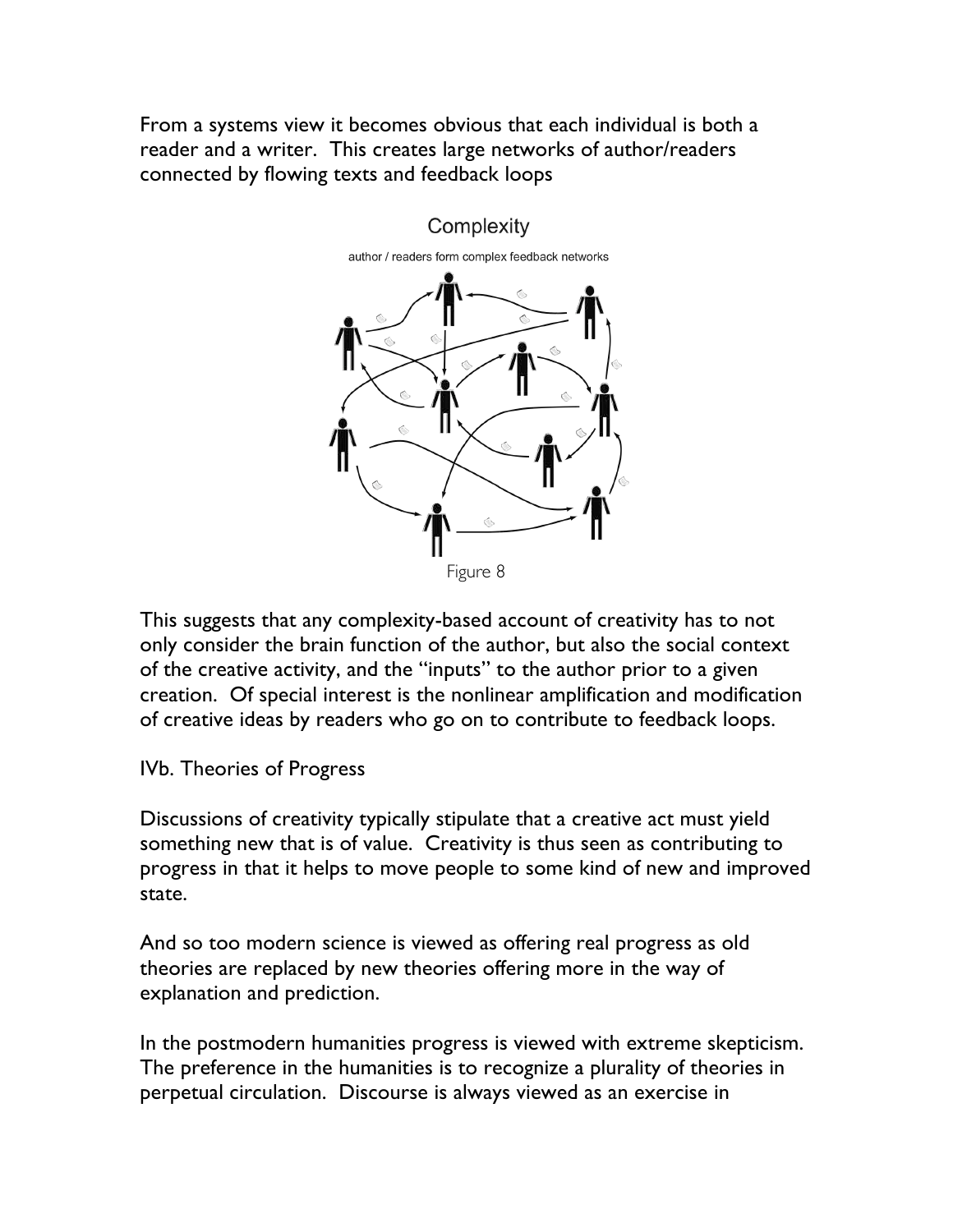(political) power as much as anything, and there is no fixed origin from which progress can be measured.

The clear challenge related to a discussion of creativity is the following. Any account of creativity that includes real progress as a definitional prerequisite will immediately run into trouble when considered by those steeped in the culture of the postmodern humanities.

Complexity theory can offer the process of evolution, and especially coevolution, as a way out of this dilemma. In biology coevolution refers to the way a given adaptation in one species will occur as a response to an adaptation in another species sharing the same ecosystem. This can sometimes lead to a symbiotic relationship, or it can also result in a sort of "arms race" among predator and prey or species competing for common resources.

In the broadest view a given genetic adaptation never represents absolute progress. Adaptations can only represent progress relative to a given environment. In a similar way creativity need not be viewed as contributing something of absolute value. Instead creativity can be viewed as contributing something of value in the relative context of the particular society and situation. This reconciles the modernist requirement that creativity produce something of value while also allowing postmodern skepticism towards absolute value.

IVc. Complex Aesthetic Measures and Evolutionary Algorithms

One implication of the above is that aesthetic evaluation is relativistic but not arbitrary. Within a given society over time, or across societies at a given time, aesthetic differences arise from a context, and co-evolution dominates rather than some unchanging standard of aesthetic quality. Indeed definitions and the implied theories of art itself have changed over time.

This makes the construction of an automatic function to evaluate aesthetics fitness and produce an aesthetic measure very difficult unless some deeper and higher level principle can be found. In this regard a commonly cited component of proposed universal aesthetic measures is "complexity." But without further specification the term is ambiguous.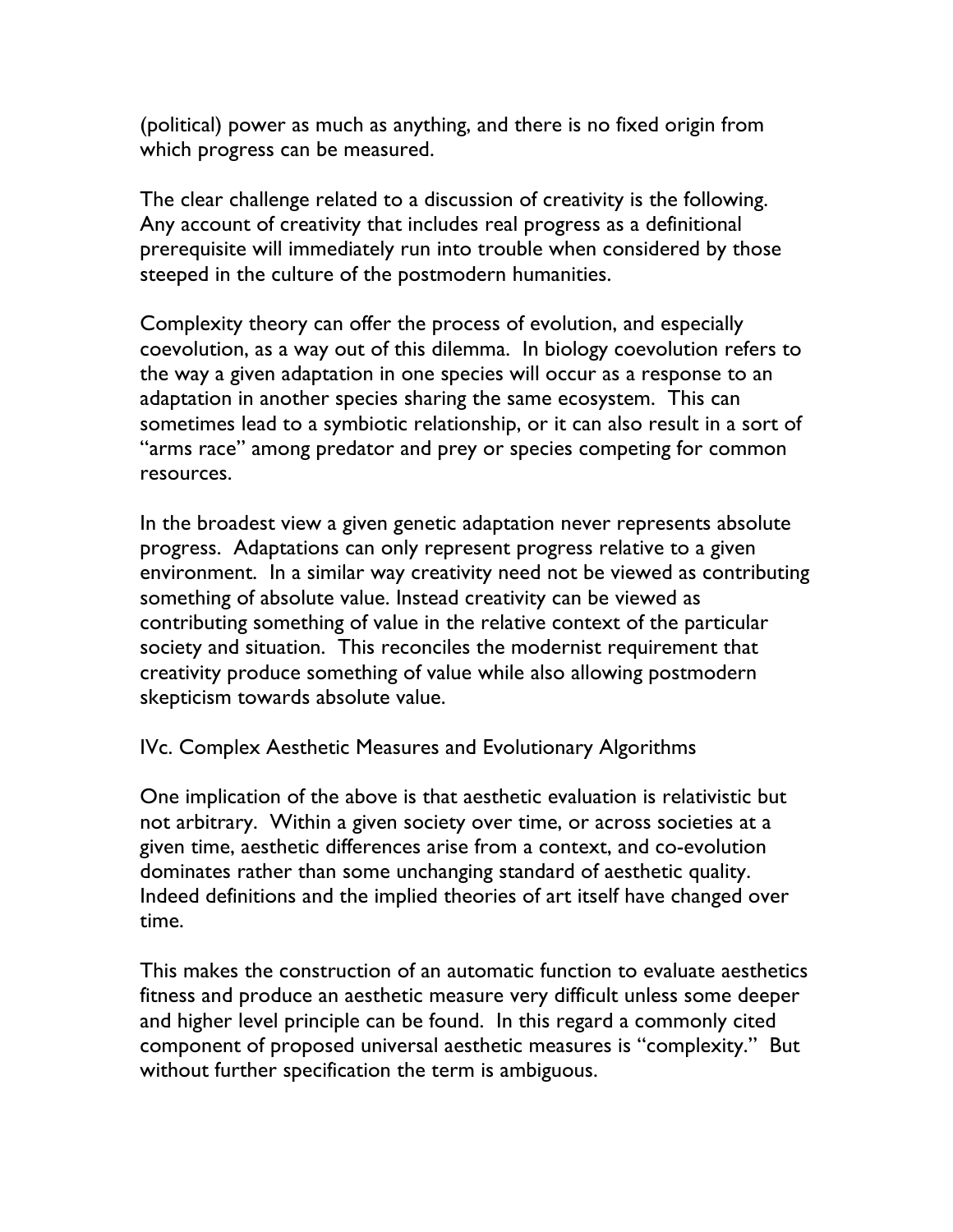In earlier papers I've discussed some measures of complexity and why they do not correspond well with what is meant by complexity in contemporary scientific studies of complex systems. A first meaning is that from information theory where complexity is inversely proportional to the degree to which a signal (i.e. a collection of symbols) can be compressed without information loss. [15, 16] A second meaning is that complexity is inversely proportional to the degree to which an algorithm that produces a given output can be compressed without output loss. [17-19]

Both definitions end up assigning the highest complexity to random data, in the first case considering the compression of the data itself, and in the second an algorithm to produce the data. While such measures have their place, they do not correspond well with our everyday sense of complexity or complexity in art.

For example, such views would imply that a digital image of the Mona Lisa could be made increasingly more complex by randomizing more and more of its pixels. In actual human experience all images of random pixels are essentially the same, and it is the structure within the Mona Lisa that contributes to its complexity. What we would like is something akin to a measure of engagement. I.e. given a system of a great many parts, how much comprehensible variation is in the holistic result.

If a universal measure of complexity is to be used as part of an aesthetic measure it should probably correspond to something more like Gell-Mann's proposed "effective complexity" measure. Artists working in all forms have an intuitive understanding that an effective piece needs regularity to not lose the audience to confusion, but also surprise to not lose the audience to boredom. This is analogous to the balance of order and disorder that is referred to as "complexity" in complexity science.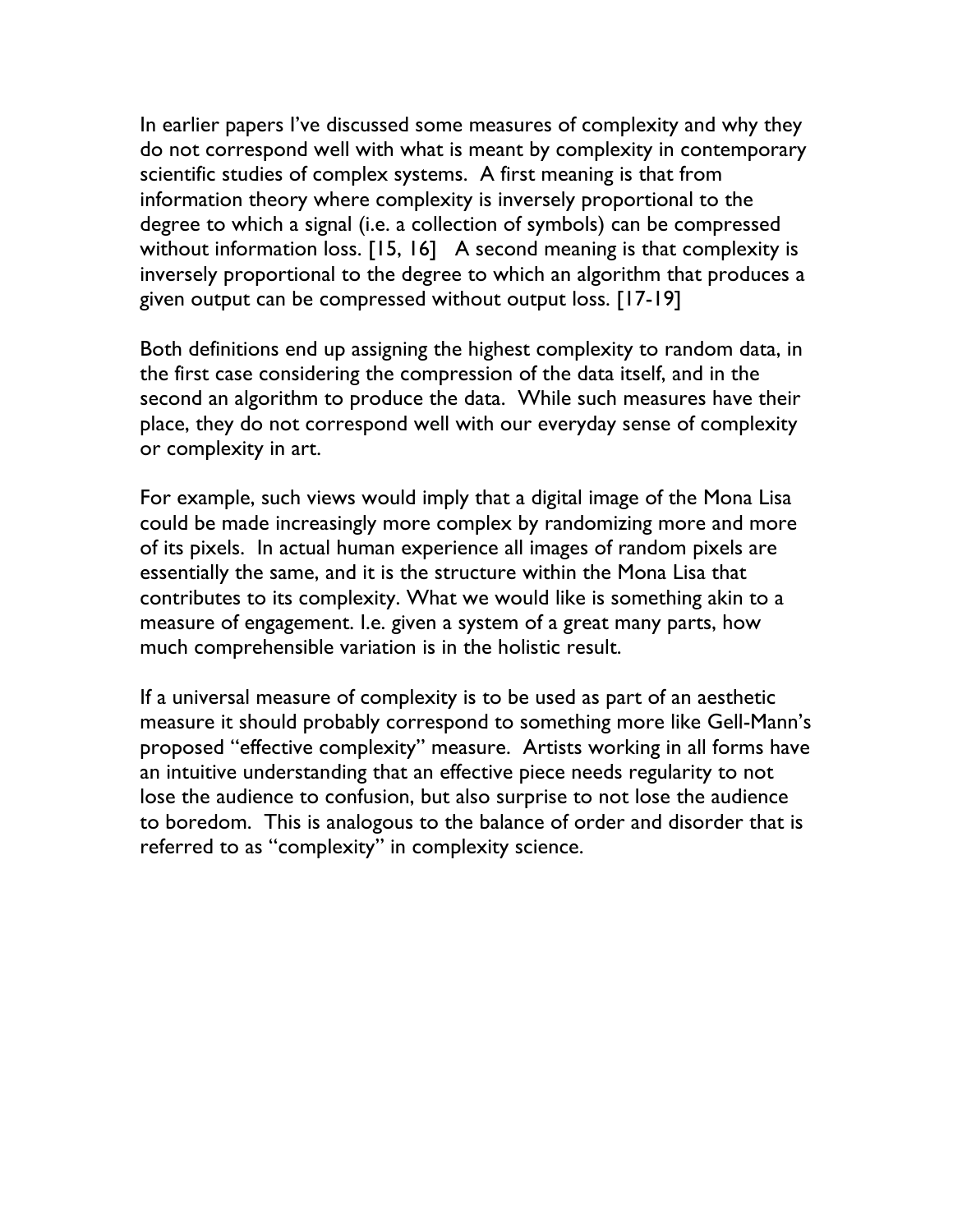



As a practical matter being able to measure aesthetic quality will be an important component of computational creativity as applied to art. For example, in the field it's well understood that evolutionary systems can be effectively applied to the creation of art. The components of such a system include (1) the ability to encode instructions for an artwork in a genetic data structure as genotype, (2) the ability to express the piece as phenotype, (3) the ability to add variation to the gene pool via operations such as mutation and crossover, and (4) the ability to assess fitness in a population to enforce "survival of the fittest." Of these four components only the first three are essentially solved problems in generative art.

A measure of aesthetic quality would greatly contribute to, or serve as, a fitness function in an evolutionary art system. As it now stands human judgment is "in the loop" and evolutionary art systems cannot freely iterate for thousands of generations across large populations the way genetic algorithms can when applied to other kinds of problems.

Getting the human "out of the loop" in an evolutionary art system would be a step forward in art-oriented computational creativity. Lest the point above be lost, using compressibility alone as a measure of complexity towards an aesthetic measure is probably mistaken, and a measure of effective complexity seems closer to the aesthetic judgments humans make.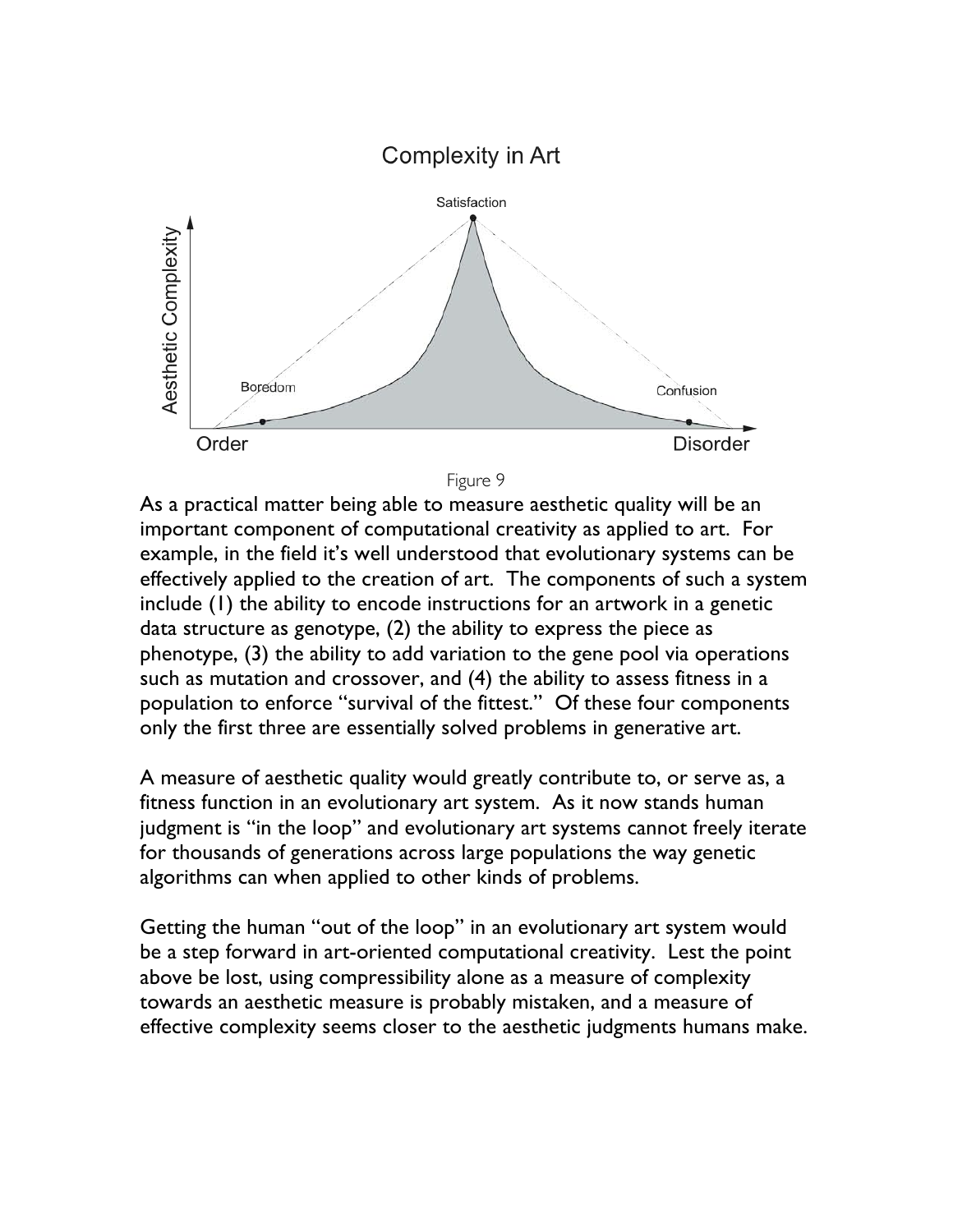V. What is computational creativity?

From my point of view thinking about computational creativity inevitably rests upon some arguably larger questions that remain closer to mystery than not. One of the things art on the cutting edge does well is to raise the right questions without necessarily answering them. Acting as an artist I feel free to explore the hypothetical in a way that would be considered speculative, reckless, and irresponsible in the sciences or humanities. I've always viewed my work in the arts as a sort of "experimental philosophy" where philosophical speculation can be thrown into the physical world to see how well it fares and what new ideas it may lead to. In this spirit, here are questions and speculative propositions I'm currently pursuing in my work.

*(1) – Aesthetic measures, if possible at all, will be very complicated because they will have to involve a combination of factors such as effective complexity, design principles, psychological models, and a matrix of social context factors.*

*(2) – The question of creativity is difficult for many of the same reasons that the question of intelligence is difficult.*

At one time the notion of animal intelligence was viewed as absurd. Even now the intelligence gap between man and other animals is apparently so broad that some assume they are essentially different.

Is it the case that animals are, in fact, not only intelligent but also creative?

If intelligent machines are possible can machines be creative in a similar way, or with a similar meaning?

*(3) – Computational creativity is difficult because we don't yet understand consciousness and the related phenomena of self-awareness and the experience, of qualia.*

Is unconscious creativity possible?

Is conscious creativity possible?

Are non-neural systems unconscious or something else?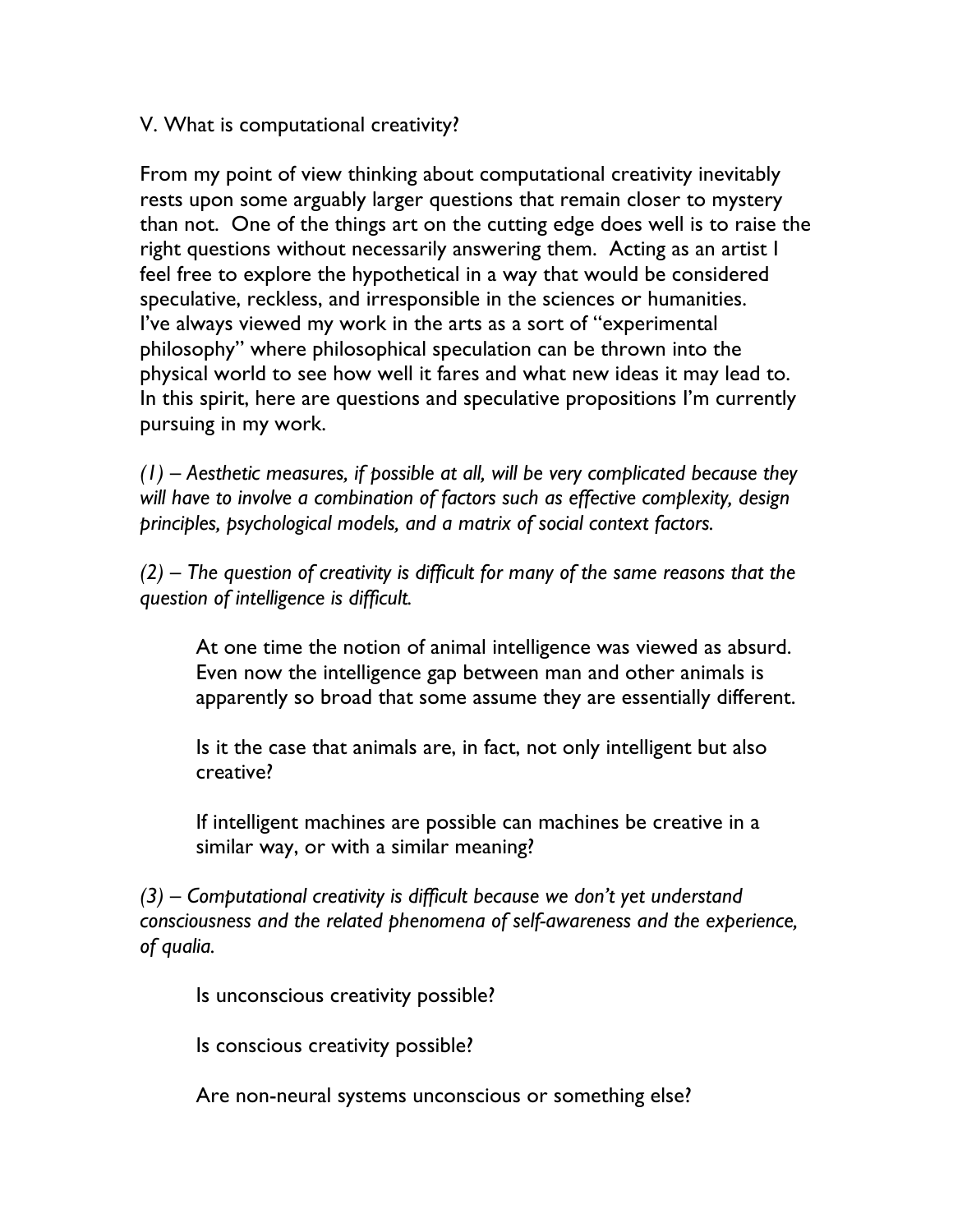*(4) – The essential aspects of consciousness, the experience of qualia and selfawareness, remain a mystery that cannot be made irrelevant by attempts to explain or define them away. Here is my tentative position:*

*Consciousness is more an observer than an actor.*

*Most mental activities and associated actions are already in motion before, if ever, becoming conscious.*

*Consciousness as purely an observer without any ability to take action seems unlikely. (e.g. What competitive advantage would entirely passive consciousness provide in the context of evolution?)*

*Consciousness is related to feedback at the highest neurological levels.*

*In the above model creativity then involves both the unconscious and conscious.*

*(5) - Creativity isn't as special as some might think. All complex adaptive systems are creative. All human forms of creativity, including creativity in the arts, are much more similar than not.*

Complex adaptive systems are those complex systems that both sense the changing nature of their surroundings and take actions to maintain their existential integrity. These adaptive actions are examples of creativity. In lower life forms the adaptation, intelligence, and creativity involved may be quite basic. But they exhibit adaptation, intelligence, and creativity nevertheless.

At the human level maintaining one's existential integrity involves congruity with social expectations, and creativity is always judged relative to a social context. Here social context can also be thought of as culture. Creativity in the arts is especially tied to culture, as its practical function is minimal.

*(6) – To the extent a computer can be considered a complex adaptive system it can also be considered creative.*